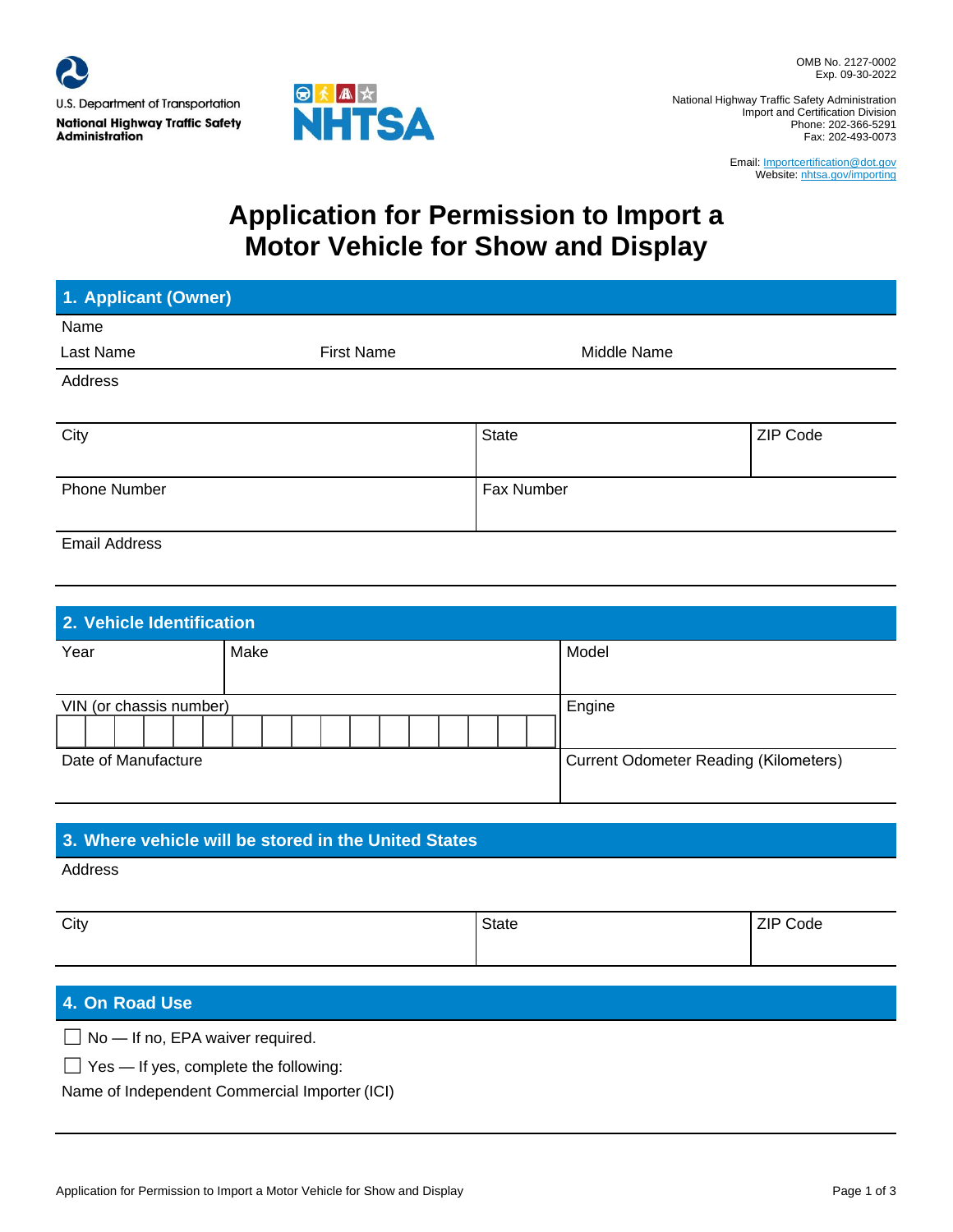### **5. Basis for Application**

 $\Box$  The vehicle is of technological significance.

- $\Box$  The vehicle is of historical significance.
- $\Box$  The vehicle is of exceptional significance (if total production exceeded 500 units).

#### **6. Documents Attached**

 $\Box$  Photographs (front, both sides, rear, interior, and odometer)

□ Production Verification

 $\Box$  Insurance policy limiting vehicle to 2,500 miles annually

□ Documentation to support historical or technological significance

(if the vehicle has not previously been approved by NHTSA for Show or Display)

### **7. Terms of Importation**

I the undersigned understand that 49 U.S.C. 30114 and appropriate delegations authorize the National Highway Traffic Safety Administration (NHTSA) to establish terms that NHTSA decides are necessary for importations for show or display.

If NHTSA agrees to permit my importation for show or display of the vehicle described above, in consideration of such agreement I agree to abide by each of the following terms that NHTSA has established, until the vehicle is 25 years old, specifically to:

- A. Create, maintain, and make available at reasonable times for review or copying by NHTSA the following records for the vehicle:
	- i. Title to the vehicle.
	- ii. A copy of the HS-7 Form and all other relevant importation documents.
	- iii. A log indicating all locations where the vehicle is shown or displayed, including a description of any event, event sponsor, and method used to transport the vehicle to and from the event. I agree that the log will account for the entire exemption period and give the mileage of the vehicle for each event.
	- iv. Current insurance policy.
	- v. Documents relating to the final disposition of the vehicle.
- B. Provide reasonable access and entry for NHTSA employees to inspect any facility where I am displaying or storing the vehicle and to any facility where any record or other document relating to the vehicle is located.
- C. Not sell, lease, or transfer custody of the vehicle unless I have received written permission from NHTSA. If I wish to sell or transfer permanent custody of the vehicle to another person, I understand that I cannot sell or transfer the vehicle unless and until that person has applied for and obtained a new show/display exemption from NHTSA.
- D. Not register the vehicle for use on the public roads. OR

If the vehicle is registered for use on the public roads, not accumulate more than 2,500 miles on the vehicle in any 12-month period after it has been brought into compliance with the regulations of the Environmental Protection Agency (EPA).

- E. Not to transfer temporary custody of the vehicle (other than for repair) to another person, unless the transferee agrees in writing to the terms that I have agreed to in this application. The written agreement will contain these terms and identify the vehicle by make, model, model year, and vehicle identification number (or chassis number).
- F. Export or destroy the vehicle if I no longer wish to use it for the purpose of show or display (and have not sold or transferred it under the terms stated above).
- G. I will not drive the vehicle on public roads until it is in compliance with the requirements of the EPA.